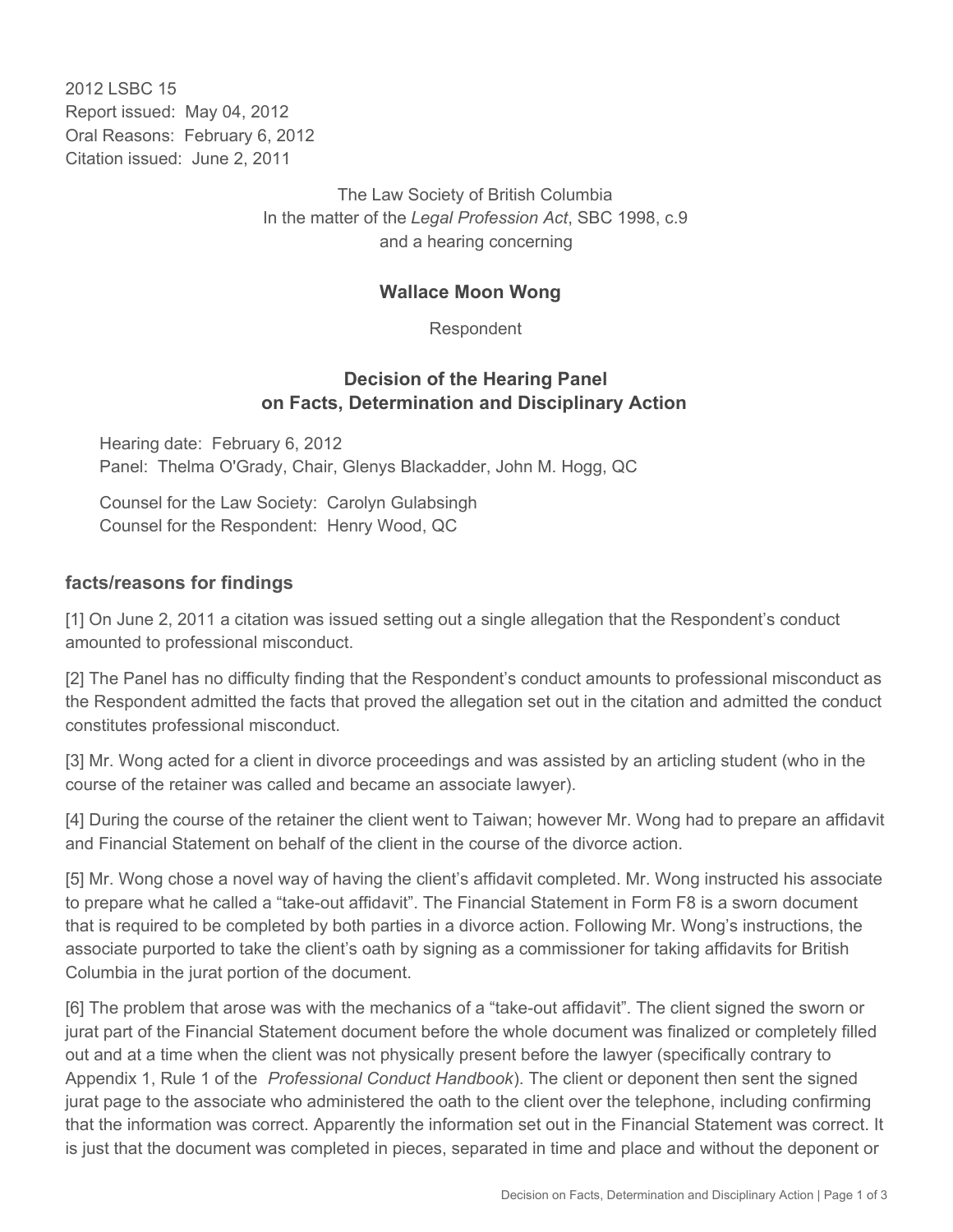client ever being physically present before the lawyer as required. The Agreed Statement of Facts indicates that there had been other occasions when Mr. Wong took this approach to affidavits. That is corroborated by the fact that he had a special name for the procedure.

[7] In summary, before the Financial Statement was prepared or completed on the instructions of Mr. Wong, the associate sent the client the document with the jurat or the part to be sworn blank, and once the Financial Statement was filled out or completed, the associate administered the oath over the phone. The client then sent the signature page back to Mr. Wong's associate where the jurat was completed with the date of swearing being the day the associate administered the oath over the phone. The "sworn" or signature page was then inserted into the completed Financial Statement. The facts in the Financial Statement were always correct, but the jurat and body of the Financial Statement were done separately. Most importantly, the client was never physically present before the lawyer to allow the lawyer to see the client personally sign and to be able to properly satisfy the requirements of swearing an affidavit.

[8] Appendix 1, Rule 1(a) of the *Professional Conduct Handbook* specifically says a lawyer must not swear an affidavit or take a solemn declaration unless the deponent "is physically present before the lawyer". In a letter dated September 15, 2010 written by Mr. Wong, Mr. Wong replied to a lawyer retained to investigate this matter:

"I was not aware of the requirement contained in Appendix 1, Rule 1 of the *Professional Conduct Handbook* …"

Mr. Wong went on to state that he did consider it proper for the associate "to complete the jurat of an affidavit when the well-known deponent had not signed the affidavit in her actual physical presence, but had sworn it was true over the phone".

[9] It is not surprising then that the Respondent has admitted the facts that prove the allegations in the citation and has admitted that his conduct constitutes professional misconduct.

[10] Having determined or found the facts set out herein, the determination of the Panel is that the Respondent has committed professional misconduct.

## Disciplinary Action

[11] Having agreed on the facts and determination, the parties were invited to and did make submissions as to disciplinary action (they were already prepared do so).

[12] The Law Society submitted there should be a fine of \$3,500 plus costs of \$3,000 payable by April 30, 2012.

[13] The Panel finds the conduct of the Respondent serious and a clear breach of his professional responsibility and provisions of the *Professional Conduct Handbook* including Appendix 1, Rule 1.

[14] On the other hand, the Panel considers that the Respondent has admitted the facts and agreed to the determination. The Respondent is a man 60 years of age with very little professional conduct record (one Conduct Review for conduct unrelated). We are told no harm was suffered by any person as a result of the conduct of the Respondent. The facts and figures set out in the financial statement were apparently accurate in every respect, even though the client's oath was taken in a wholly inappropriate manner. The Respondent gained nothing from this conduct. The Respondent admitted the facts and that the facts constituted professional misconduct at an early date apparently, so no lengthy discipline proceedings were required. The Panel was told that this conduct had occurred before, but was not prevalent.